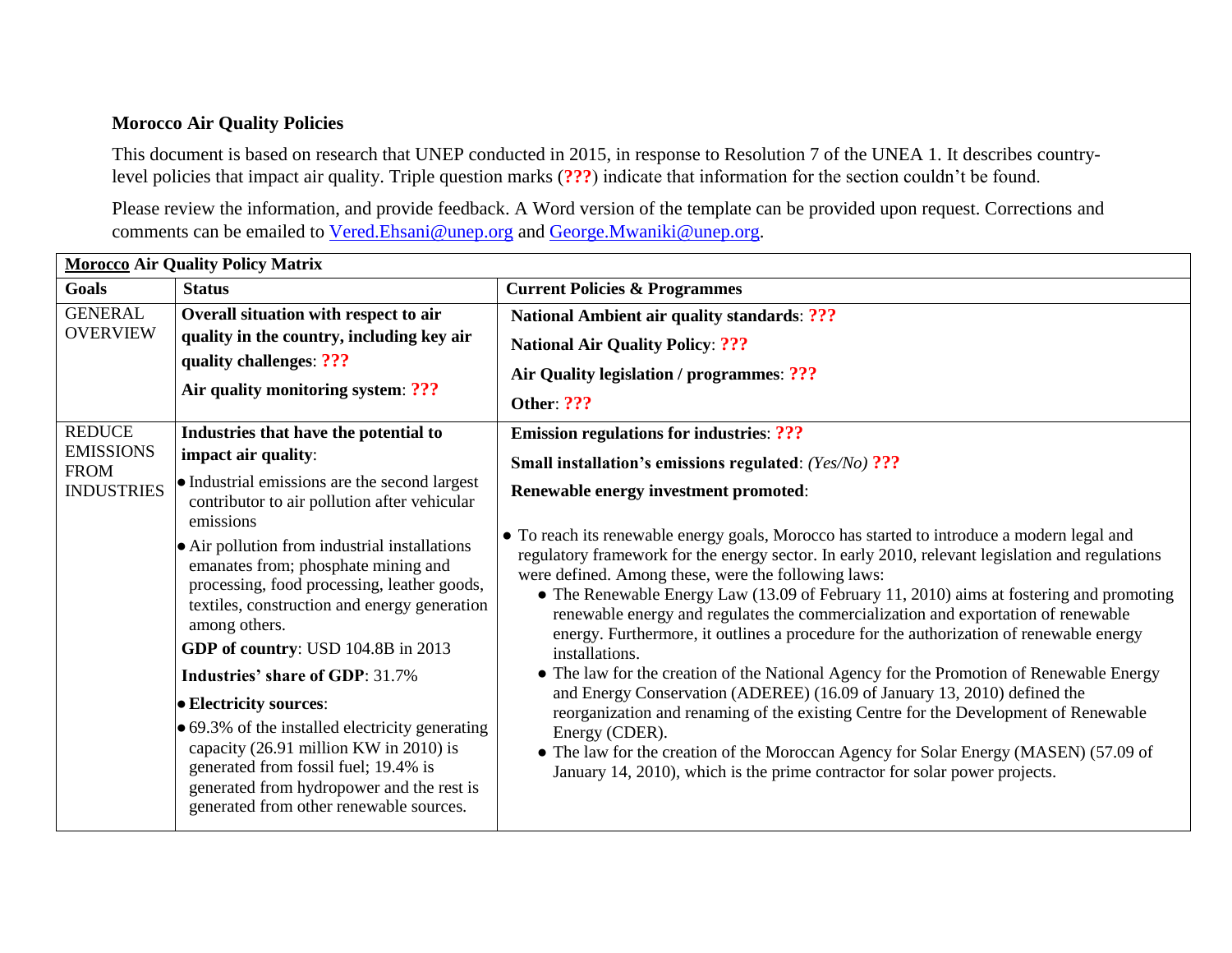|                                     |                                                                                                                                                                                                                              | <b>Energy efficiency incentives:</b> (ex: Subsidies, labelling, rebates etc) ???                                                                                             |
|-------------------------------------|------------------------------------------------------------------------------------------------------------------------------------------------------------------------------------------------------------------------------|------------------------------------------------------------------------------------------------------------------------------------------------------------------------------|
|                                     |                                                                                                                                                                                                                              | <b>Incentives for clean production and installation of pollution prevention technologies: ???</b>                                                                            |
|                                     |                                                                                                                                                                                                                              | <b>Actions to ensure compliance with regulations:</b> (monitoring, enforcement, fines etc) ???                                                                               |
|                                     |                                                                                                                                                                                                                              | Other actions at national, sub-national and / or local level to reduce industrial emissions:<br>(can include incentives to move industries to less populated areas here) ??? |
| <b>REDUCE</b>                       | Key transport-related air quality                                                                                                                                                                                            | <b>Vehicle emission limit:</b> (Euro rating) ???                                                                                                                             |
| <b>EMISSIONS</b><br><b>FROM</b>     | challenges: (ex: vehicle growth, old fleet,<br>dirty fuel, poor public transport etc)<br>• Vehicle emissions are a the most important<br>sources of air pollution in Morocco urban<br>centres, contributing 50 to 60% of air | <b>Fuel Sulphur content:</b> (in ppm): Fuel (diesel) sulphur content is regulated at a maximum of<br>50ppm                                                                   |
| <b>TRANSPORT</b>                    |                                                                                                                                                                                                                              | Fuel Lead content: Only unleaded fuels is sold in the country                                                                                                                |
|                                     |                                                                                                                                                                                                                              | <b>Restriction on used car importation:</b>                                                                                                                                  |
|                                     | pollution                                                                                                                                                                                                                    | • Age restriction on importing used cars is at 5 years                                                                                                                       |
|                                     | • Road transports in is major source of NOx,<br>CO, NMVOCs and SO2                                                                                                                                                           | Actions to expand, improve and promote public transport and mass transit: ???                                                                                                |
|                                     | • Private car ownership is low with 53 cars<br>per 1000 individuals in $20071$                                                                                                                                               | Actions to promote non-motorized transport: (ex: include sidewalks and bike lanes in new<br>road projects, car-free areas etc) ???                                           |
|                                     | • Municipal bus and tram services operate in<br>the major cities.                                                                                                                                                            | • Carbon monoxide emission restricted at 4% and 70% for opacity                                                                                                              |
|                                     | • Use of municipal bus and tram services<br>limits the need to use private cars                                                                                                                                              |                                                                                                                                                                              |
| <b>REDUCE</b>                       | <b>Outdoor, open burning:</b> (ex: is it                                                                                                                                                                                     | <b>Legal framework:</b> (ex: is burning banned?)                                                                                                                             |
| <b>EMISSIONS</b>                    | commonly done? burning what kinds of                                                                                                                                                                                         | Law 28-00 on waste management and disposal governs and provides the general framework for                                                                                    |
| <b>FROM OPEN</b><br><b>BURNING:</b> | wastes? etc)                                                                                                                                                                                                                 | the sector in Morocco.                                                                                                                                                       |
| <b>OUTDOOR</b>                      | • More than five million tons of solid waste<br>is generated across the country every year,                                                                                                                                  | Actions to prevent open burning of municipal waste and / or agricultural waste: ???                                                                                          |
|                                     | with the annual waste generation growth                                                                                                                                                                                      | • Development of a municipal waste management plan is in progress.                                                                                                           |
|                                     | rate touching 3%.                                                                                                                                                                                                            |                                                                                                                                                                              |
|                                     | • Before a recent reforms in 2008 "only"                                                                                                                                                                                     |                                                                                                                                                                              |
|                                     | 70% of urban MSW was collected and less                                                                                                                                                                                      |                                                                                                                                                                              |

 $^{1}$  World Bank, 'Motor Vehicles (per 1,000 People) | Data | Table', 2014

l

<sup>&</sup>lt;http://web.archive.org/web/20140209114811/http://data.worldbank.org/indicator/IS.VEH.NVEH.P3> [accessed 25 September 2015].